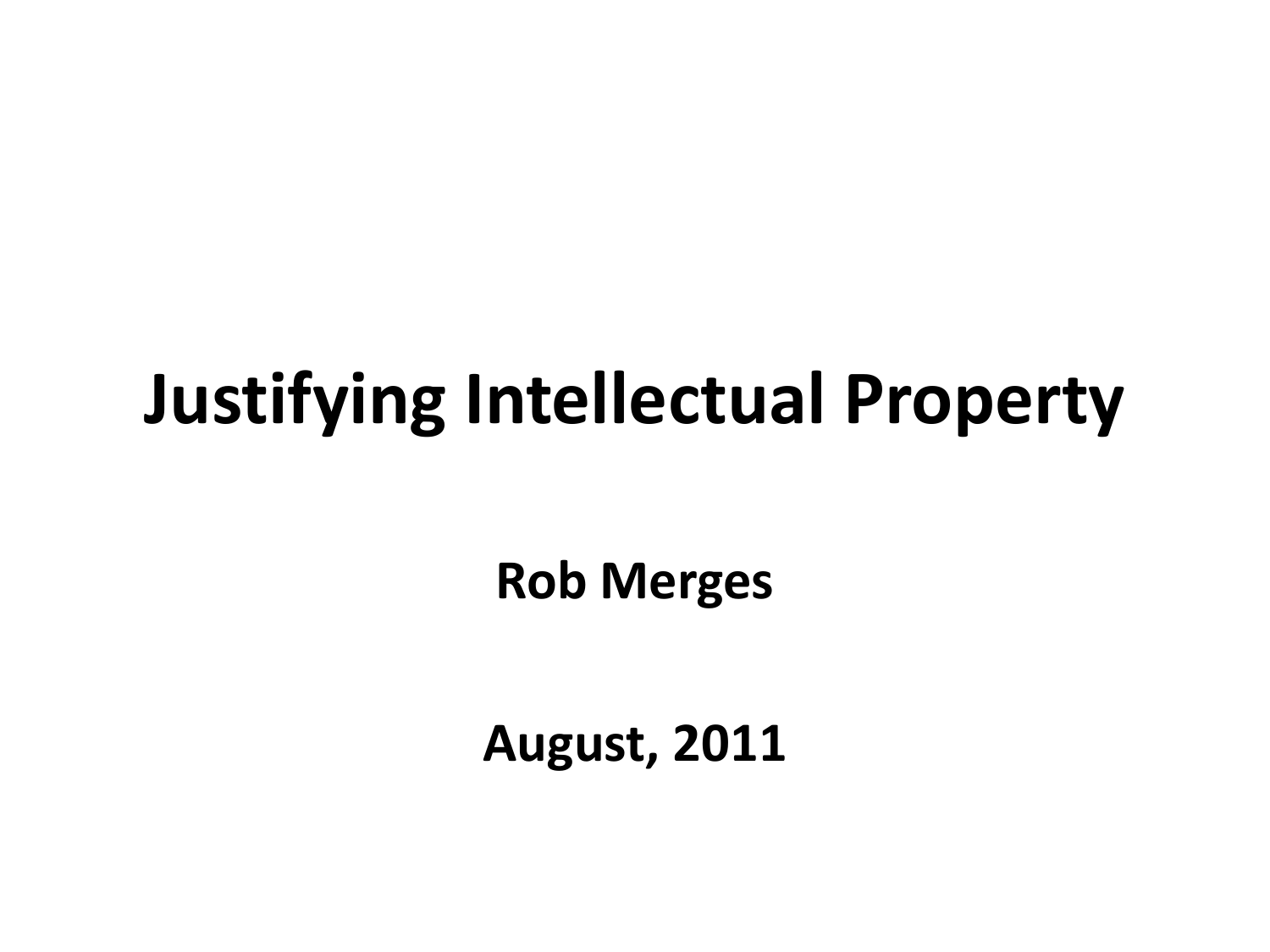# **Topics**

• **Quick Tour of the Book**

• **Main Themes**

• **2 Ideas I want to emphasize: (1) "propertizing labor"; and (2) importance of waiver**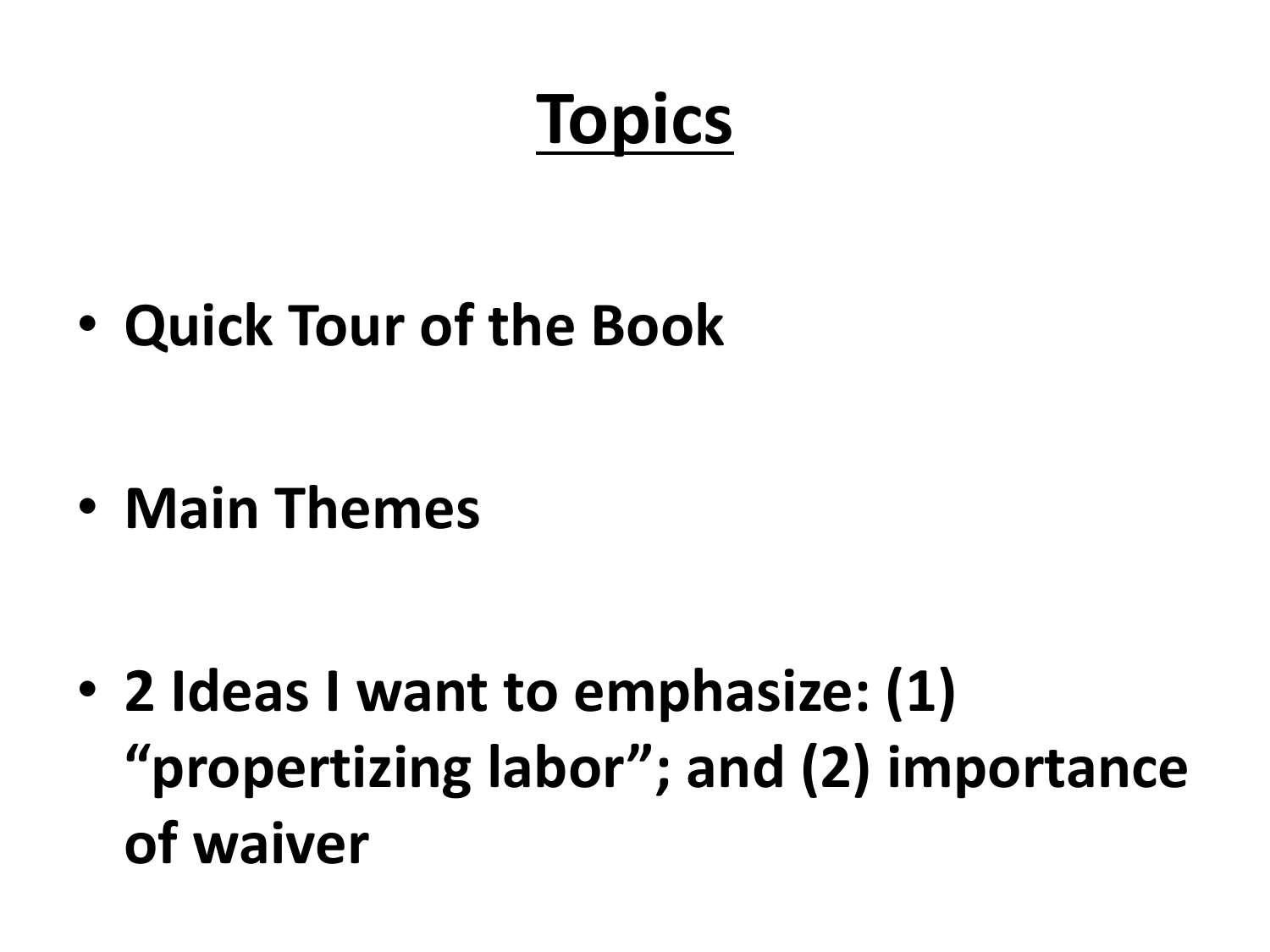#### **Book structure**

• **Part I: Foundations**

• **Part II: Principles**

• **Part III: Topics/Applications**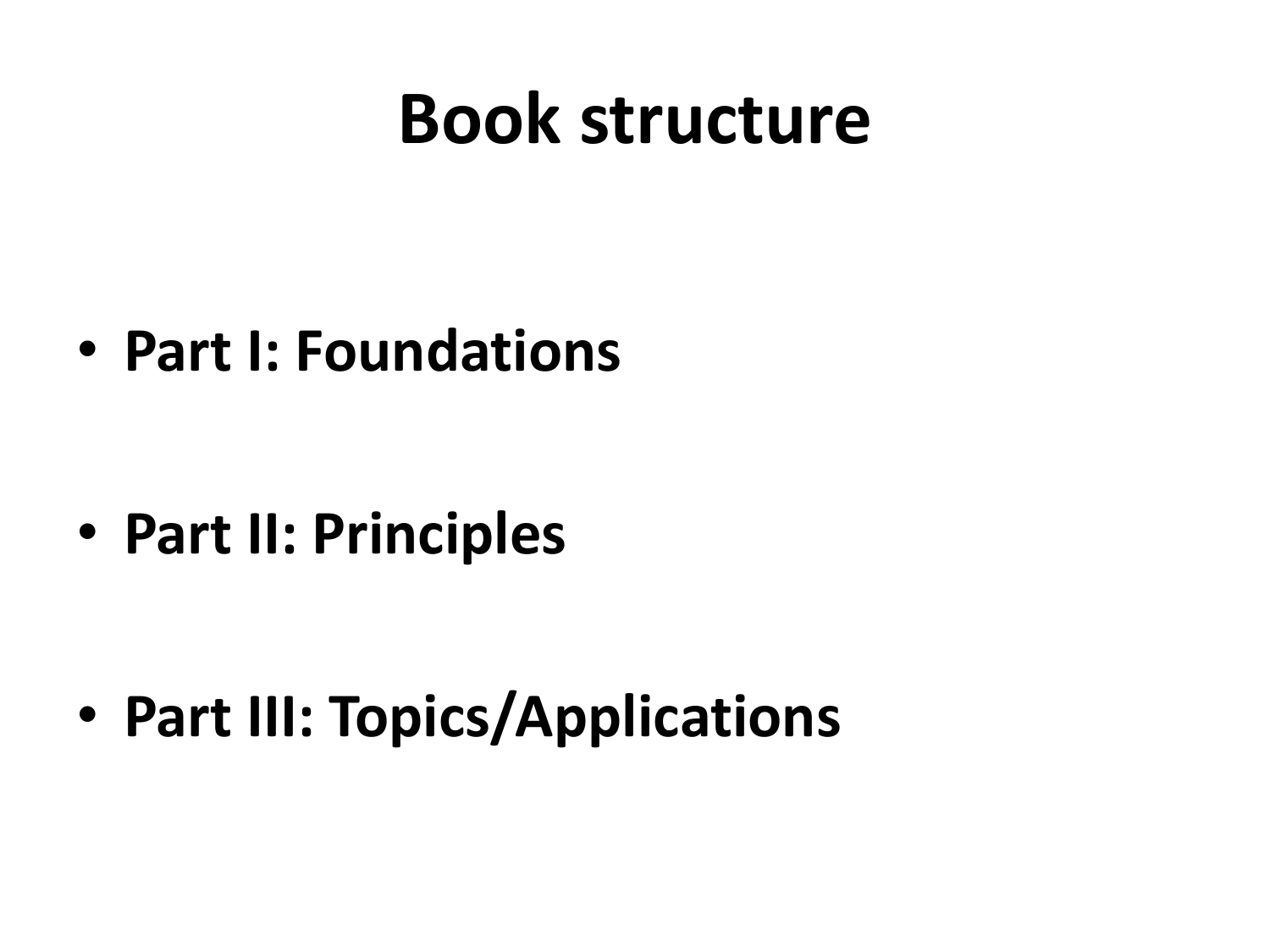

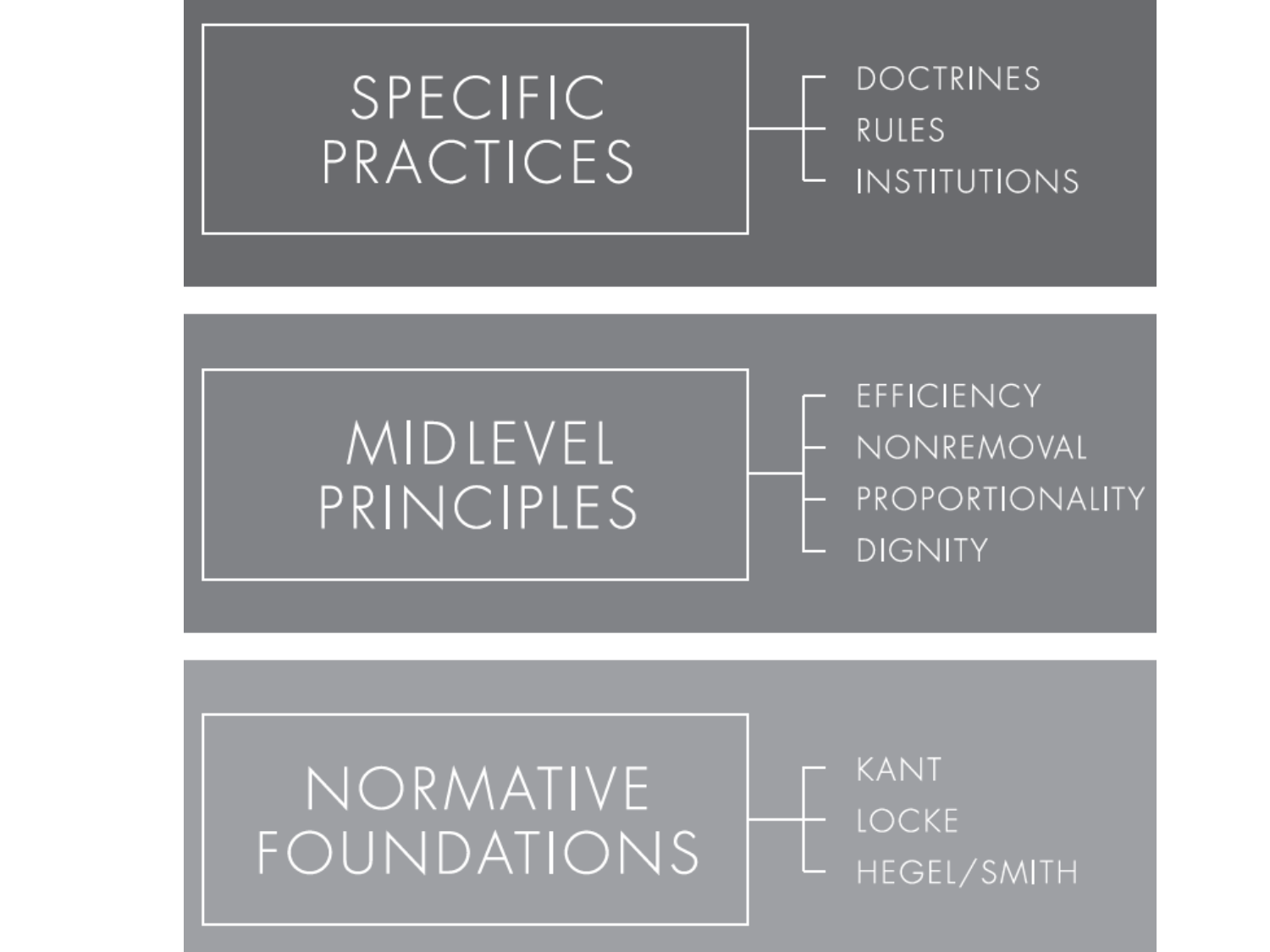#### **Foundations**

• **Utilitarianism: net welfare**

• **Deontological/nonconsequentialist**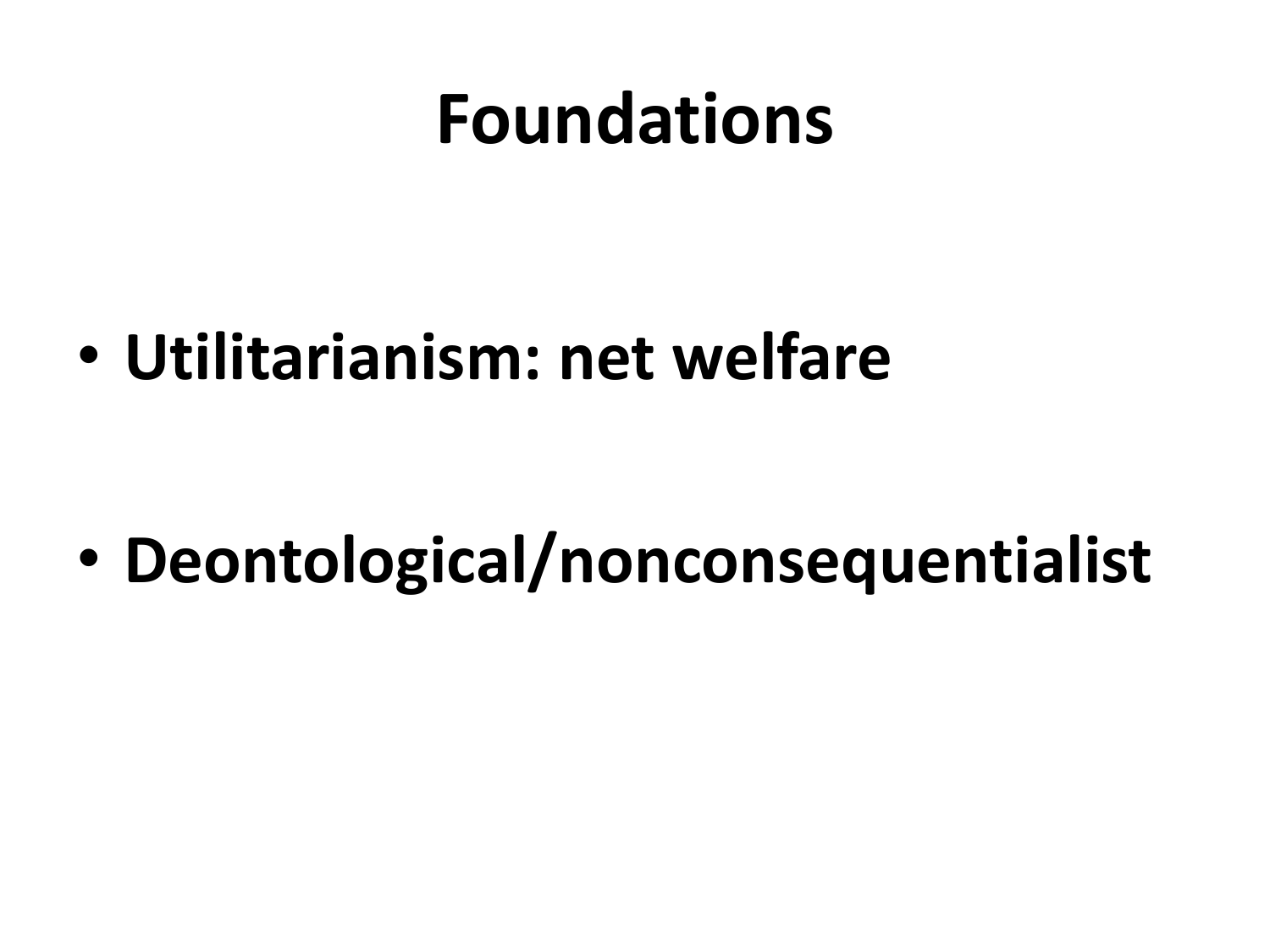### **Utilitarian Foundations**

• **"The god that failed" – difficult to make a lock-solid case for IP on these grounds**

• **Does not mean an abandonment of efficiency as an important principle in IP law**

– **Ultimate ends vs. efficient means to those ends**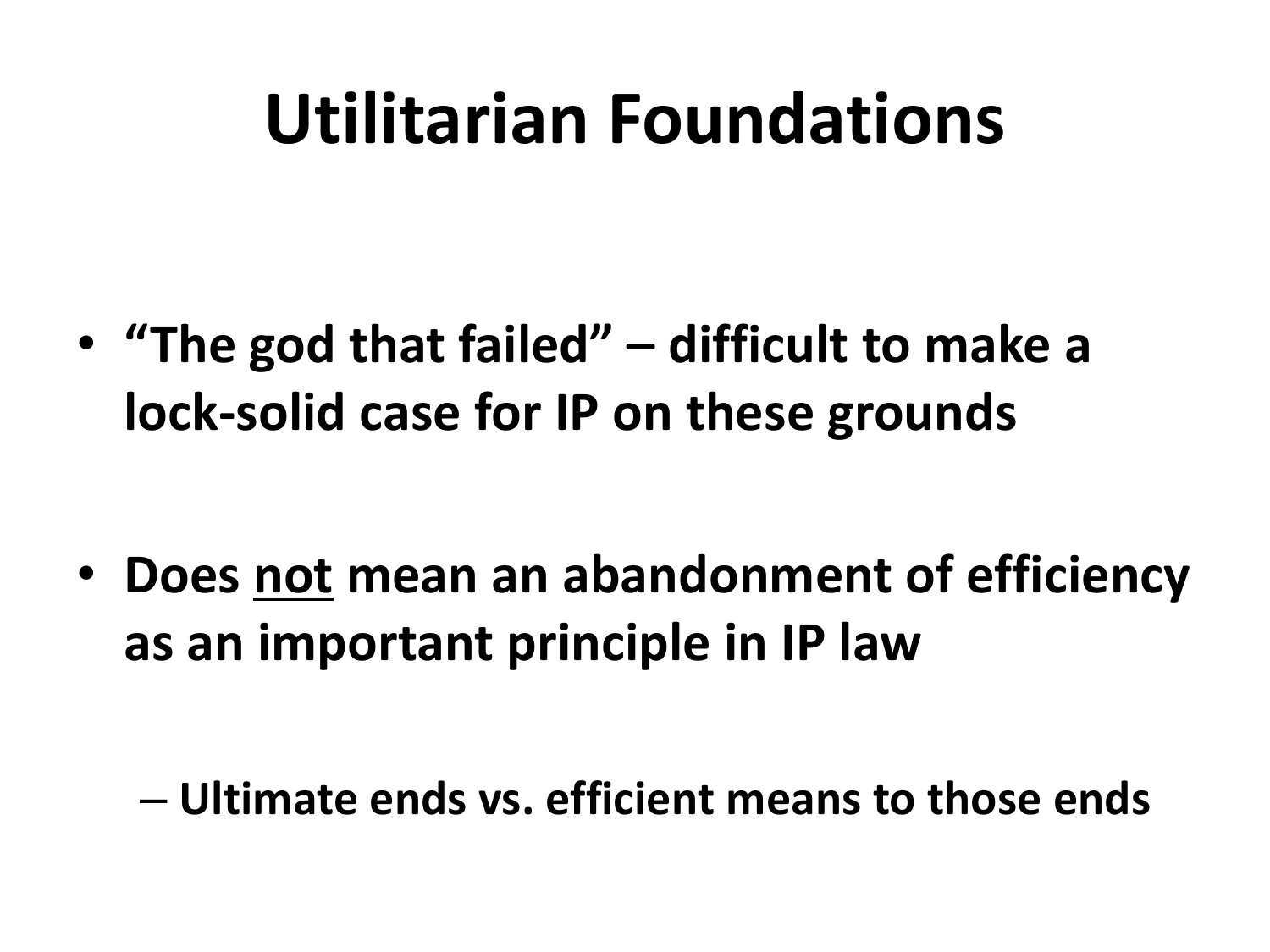### **"Room at the bottom"**

• **Foundational pluralism**

• **Ultimate normative commitments will vary from scholar to scholar, person to person**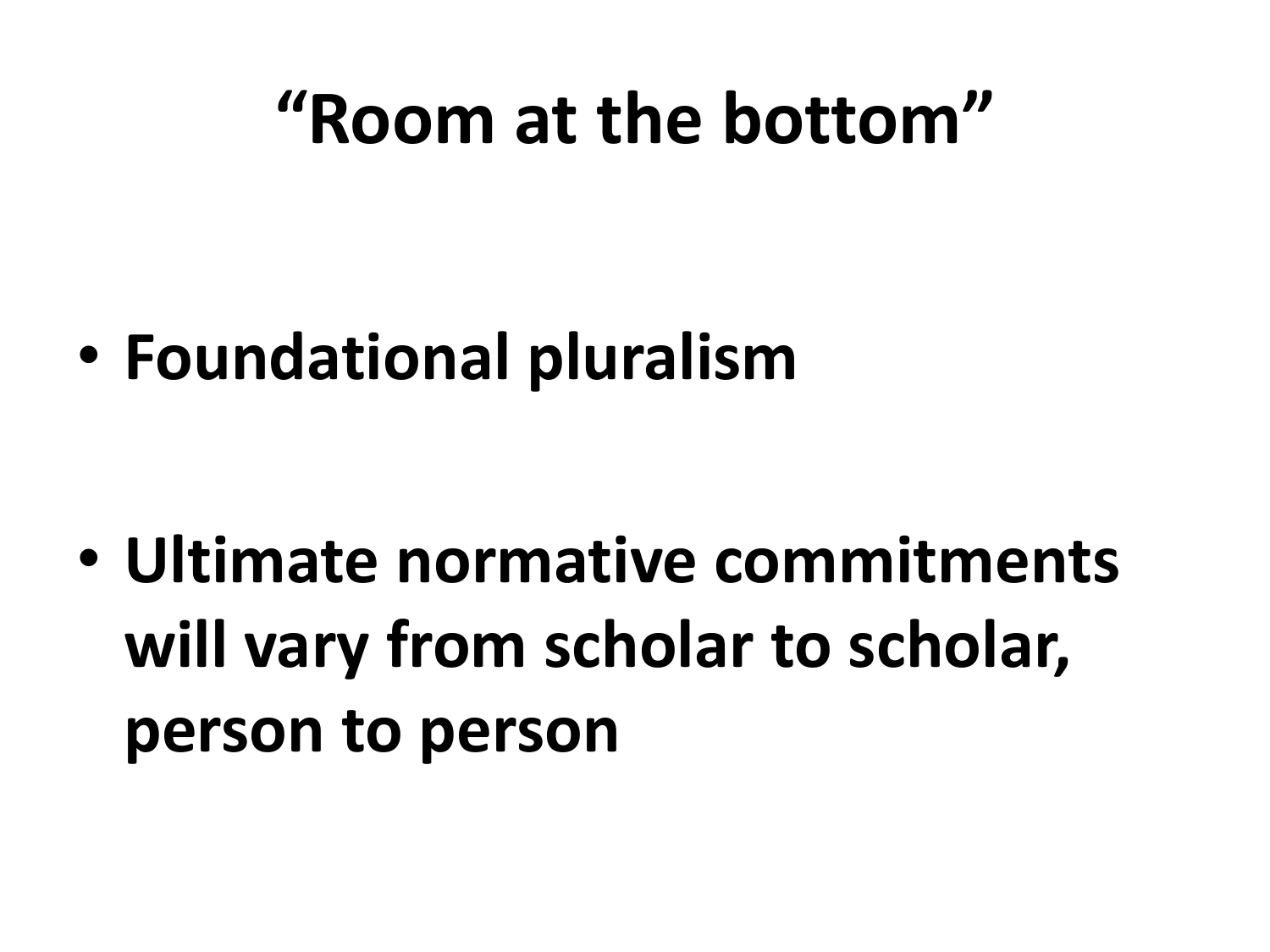#### **Midlevel principles as "shared public reason"**



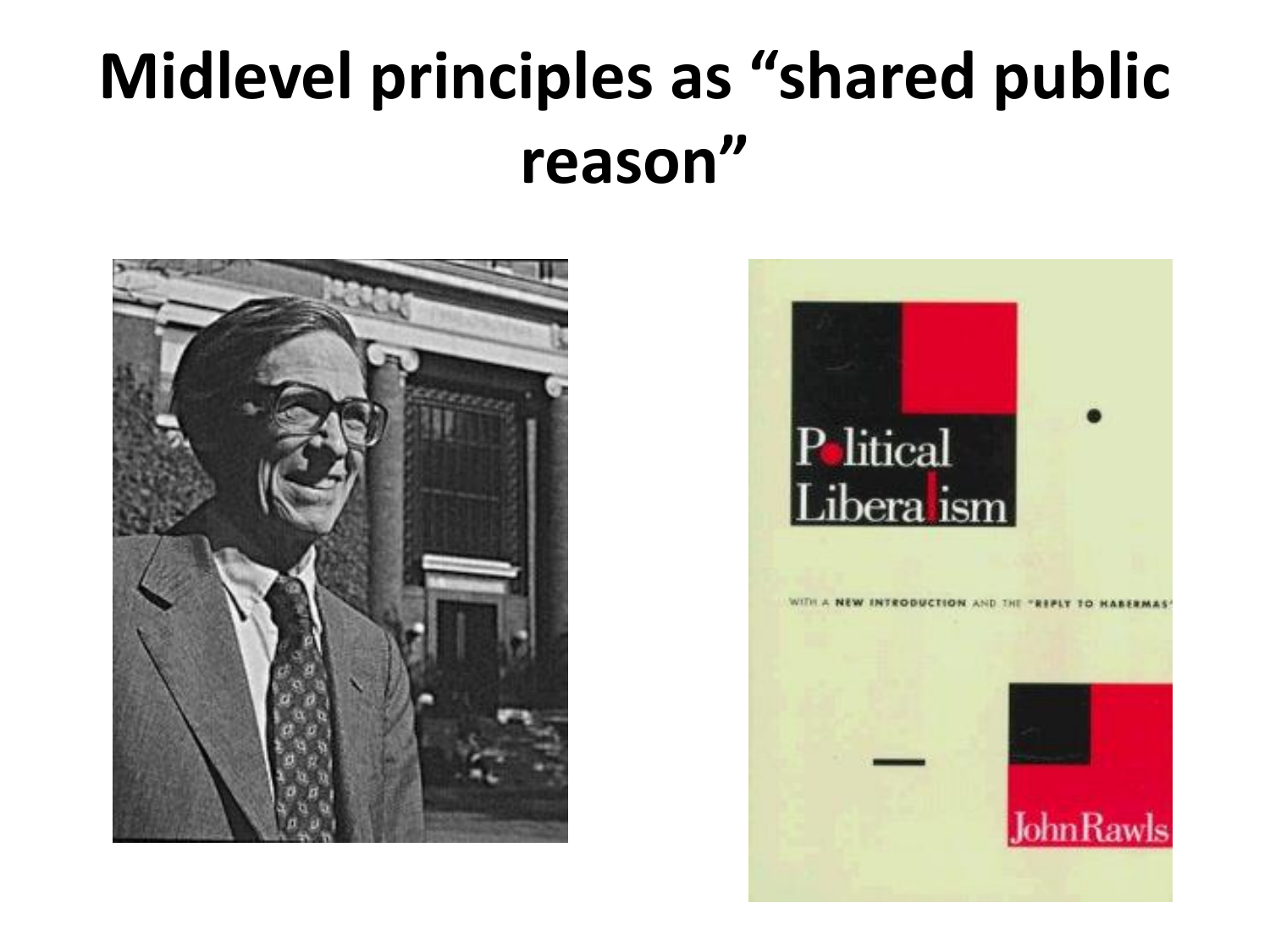# **Midlevel principles**





OXFORD

**Capsighted francial** 

#### THE PRACTICE OF PRINCIPLE

IN DEFENCE OF A PRAGMATIST APPROACH TO LEGAL THEORY

**JULES COLEMAN** 

*<u>Digit High And I Terrest</u>*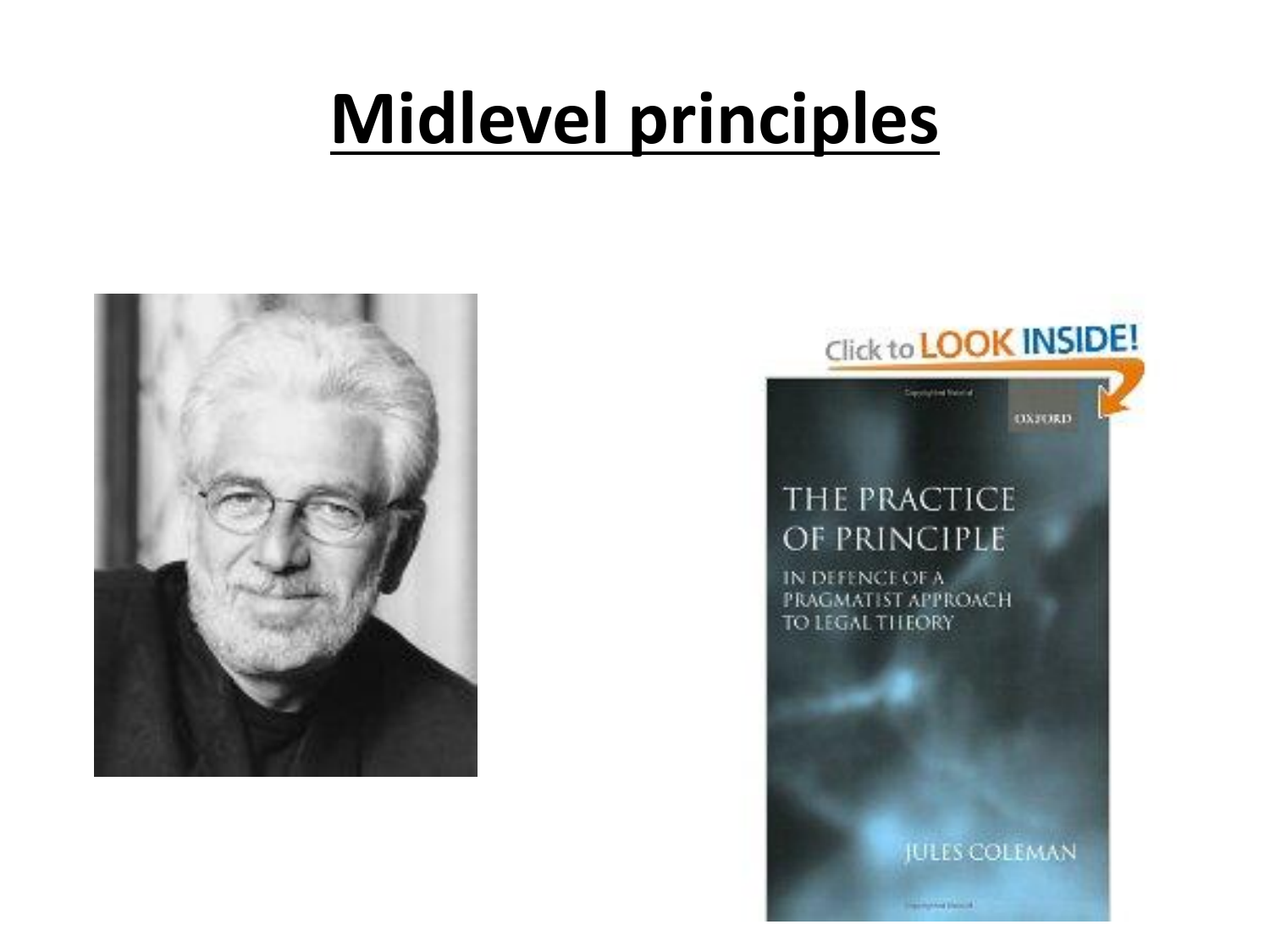# **My foundation figures**

• **Locke**

• **Kant**

• **Rawls**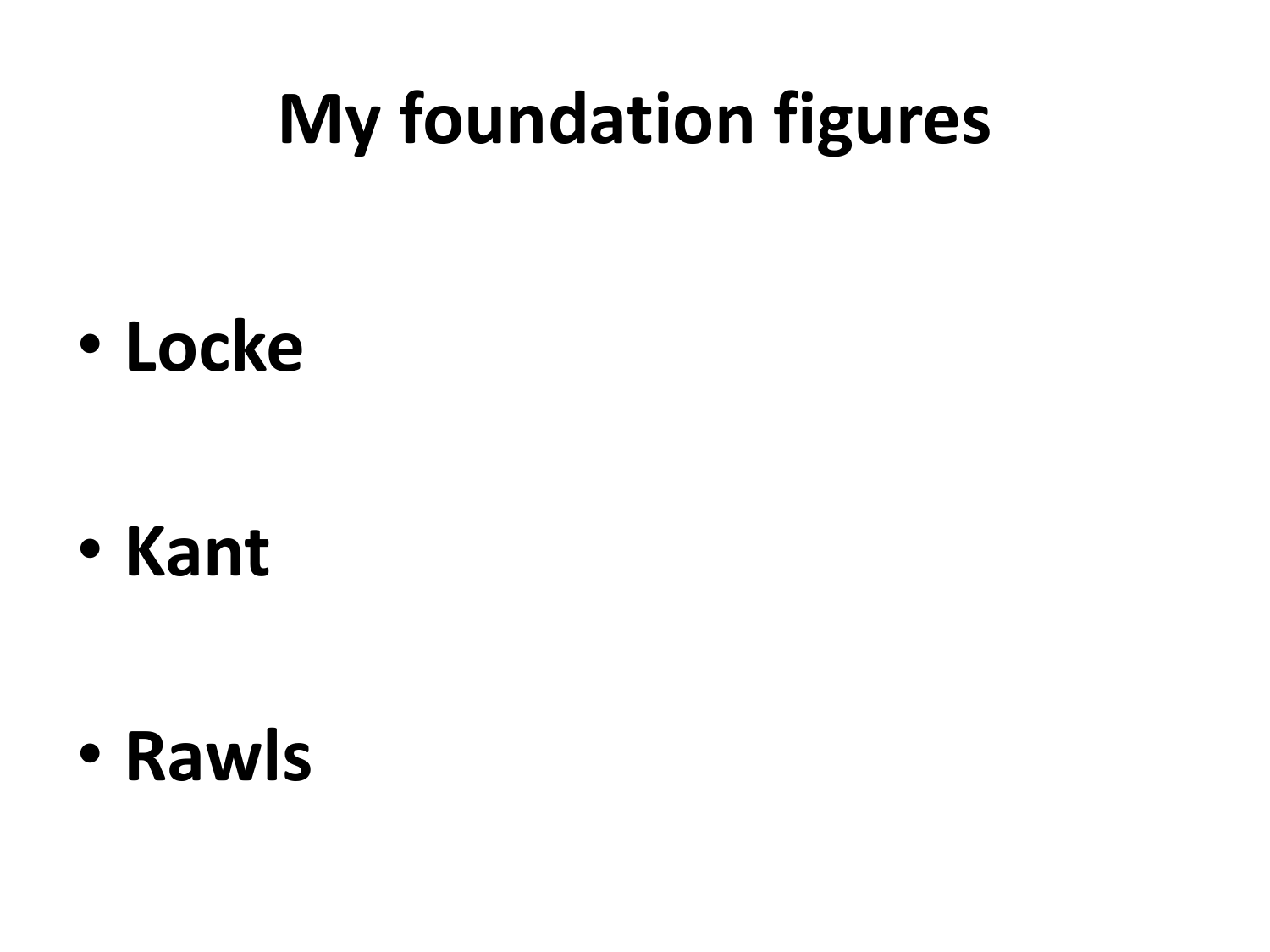#### **Locke**

• **Appropriation**

• **Provisos**

• **Highly relevant to IP**

• **On not drinking Nozick's tomato juice**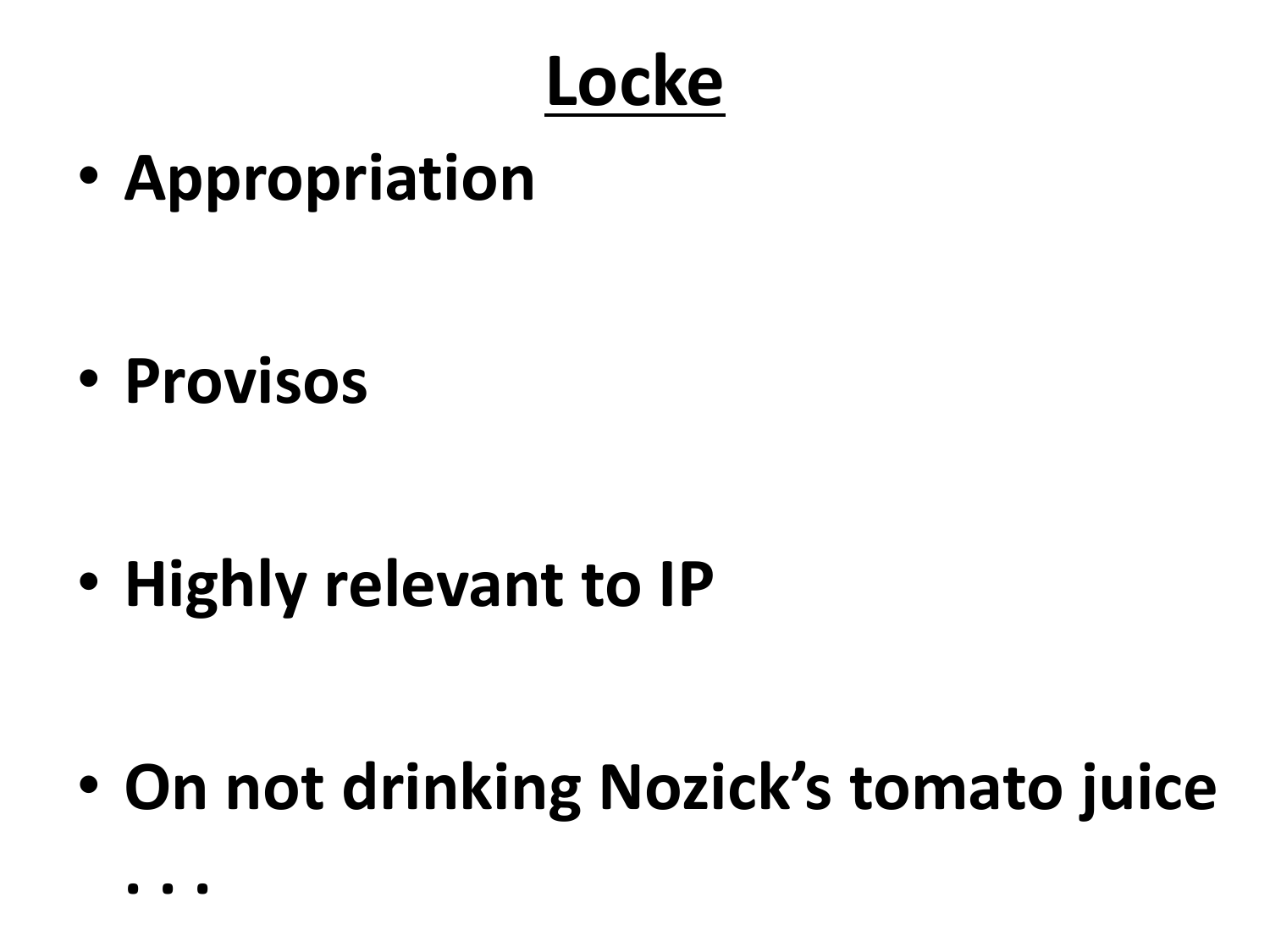## **Kant**

• **Complex concept of "possession"**

• **Individual autonomy and ownership**

• **Property calls the state into being**

• **Universal Principle of Right**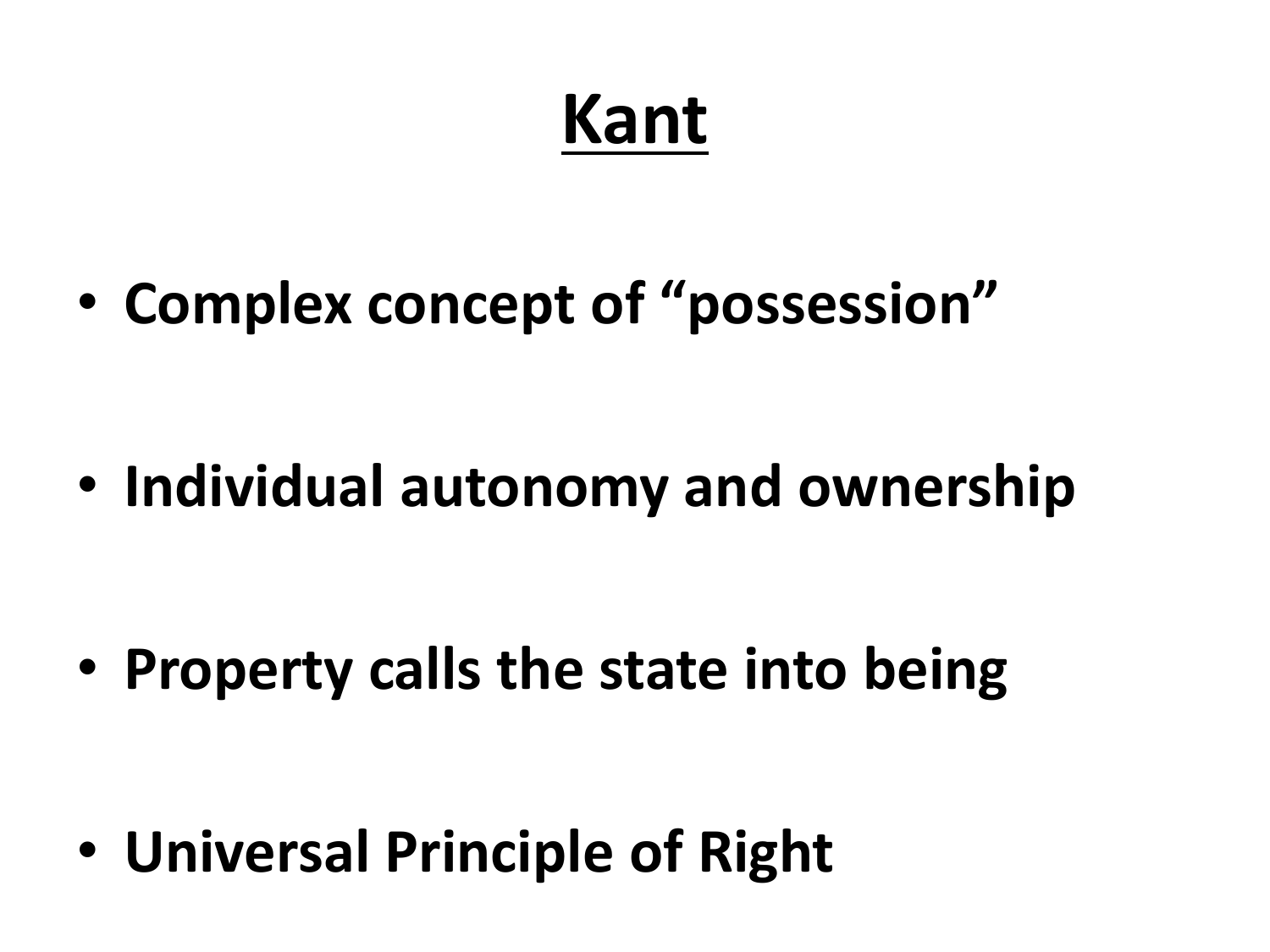# **Rawls**

• **Is private property fair?**

• **IP and the original position**

• **Distributive justice: systemic level, level of individual IP right**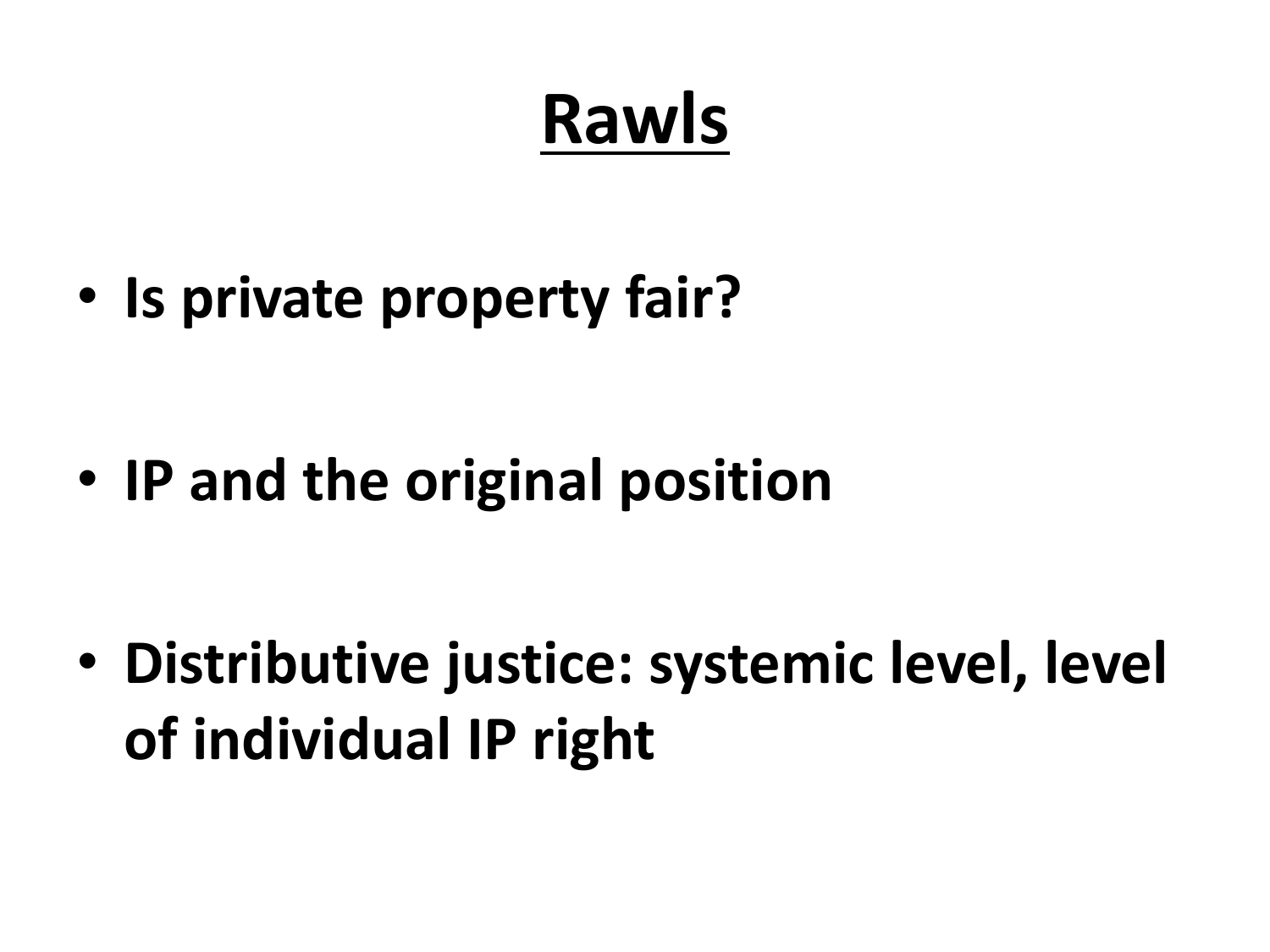# **Rawls' 2 Principles & IP**

- **Principle 1: Political liberty and human rights**
	- **Weak support for private property**
	- **There is a case for IP rights here**
- **Principle 2: The "difference" principle**
	- **IP can be defended on the grounds that it helps the poorest members of society enough to justify the redistribution in the direction of "creatives"**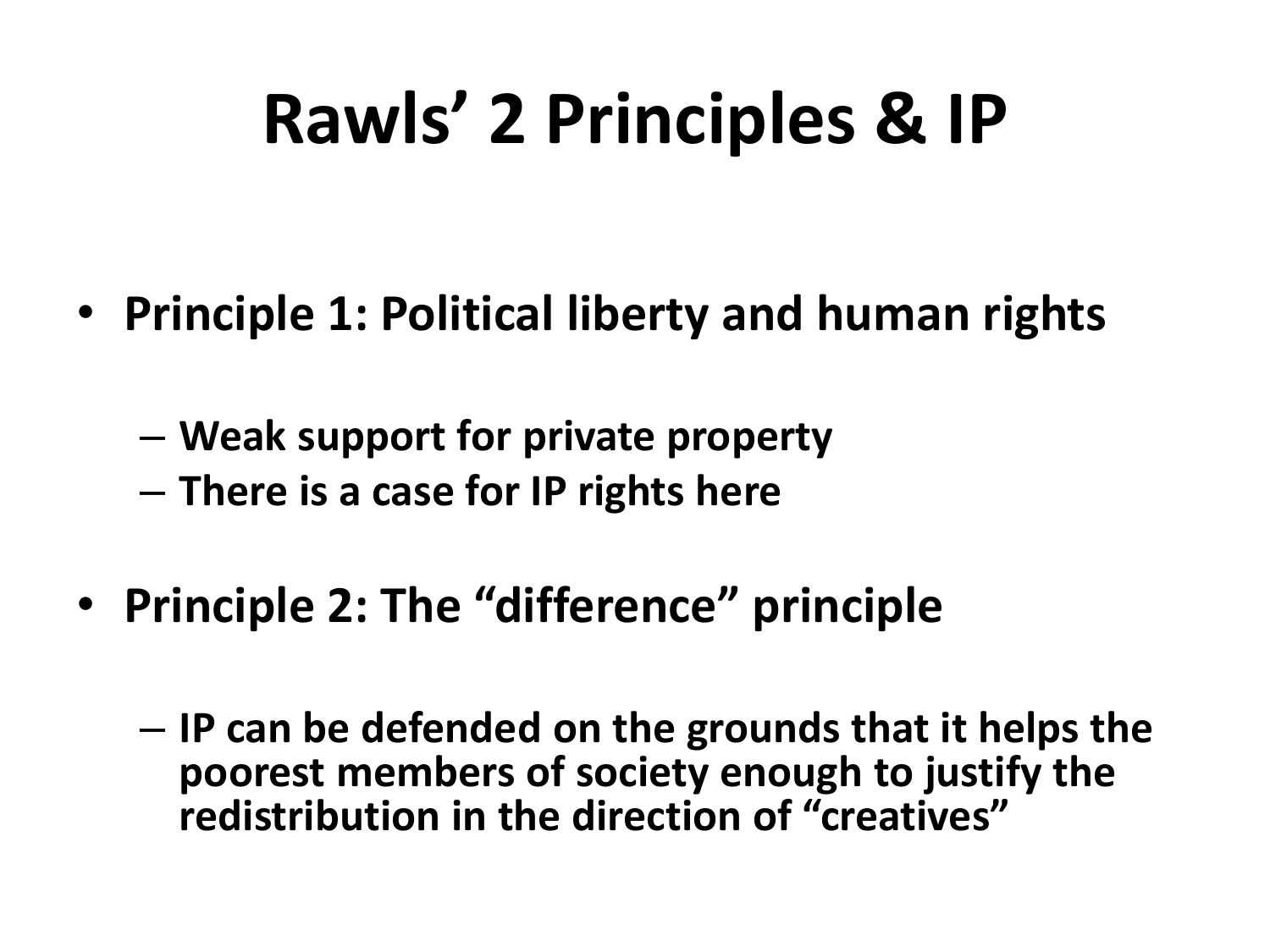# **Fairness at the level of individual IP Rights**

• **Three stages:** 

–**Grant**

–**Deployment**

– **Proceeds (taxation)**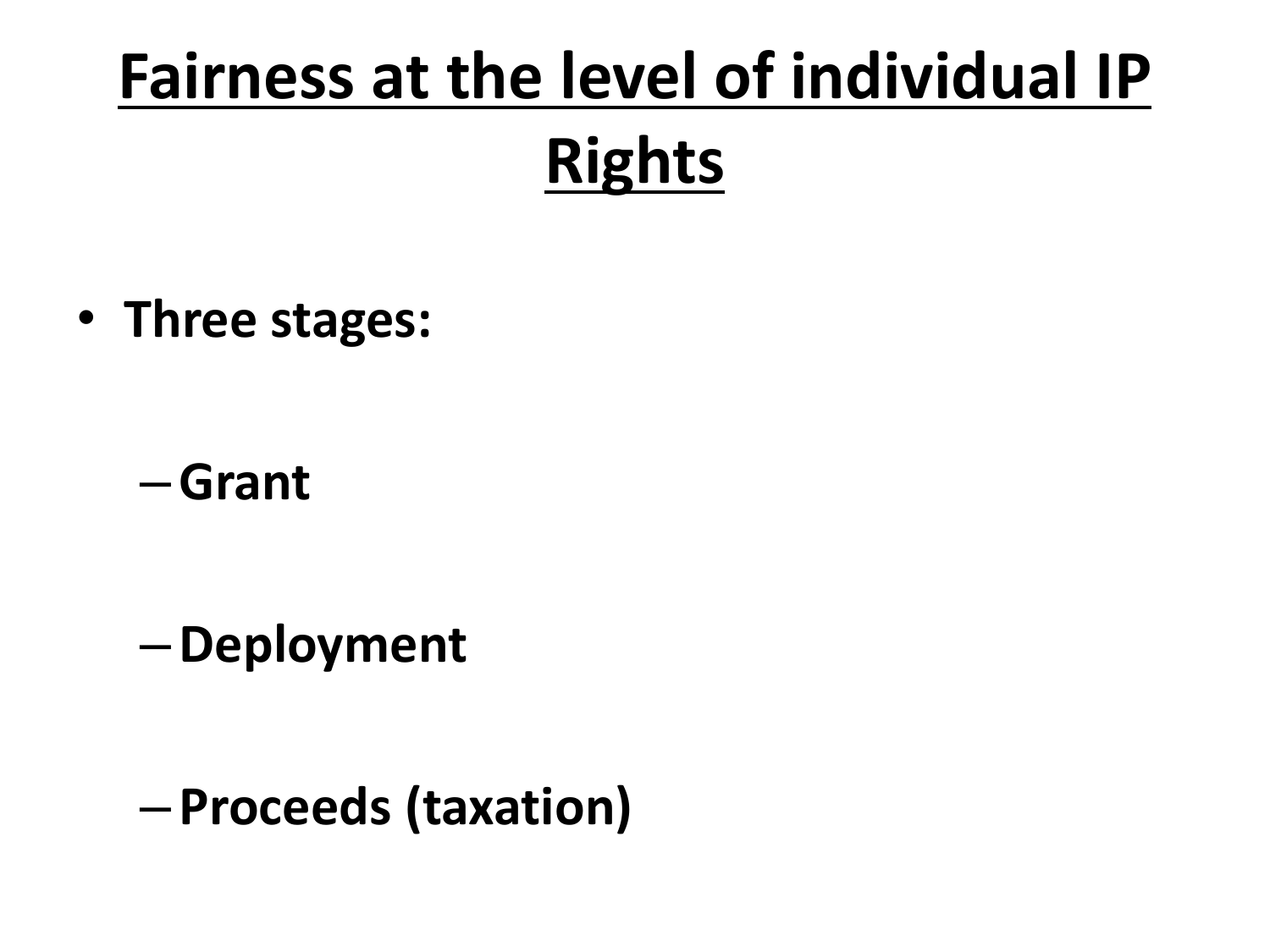# **Core and periphery**

• **"Deserving core" of property: the ineluctable individual claim-right**

• **"The periphery": represent's society's contribution to each work; justifies redistributive claims on IP-protected works**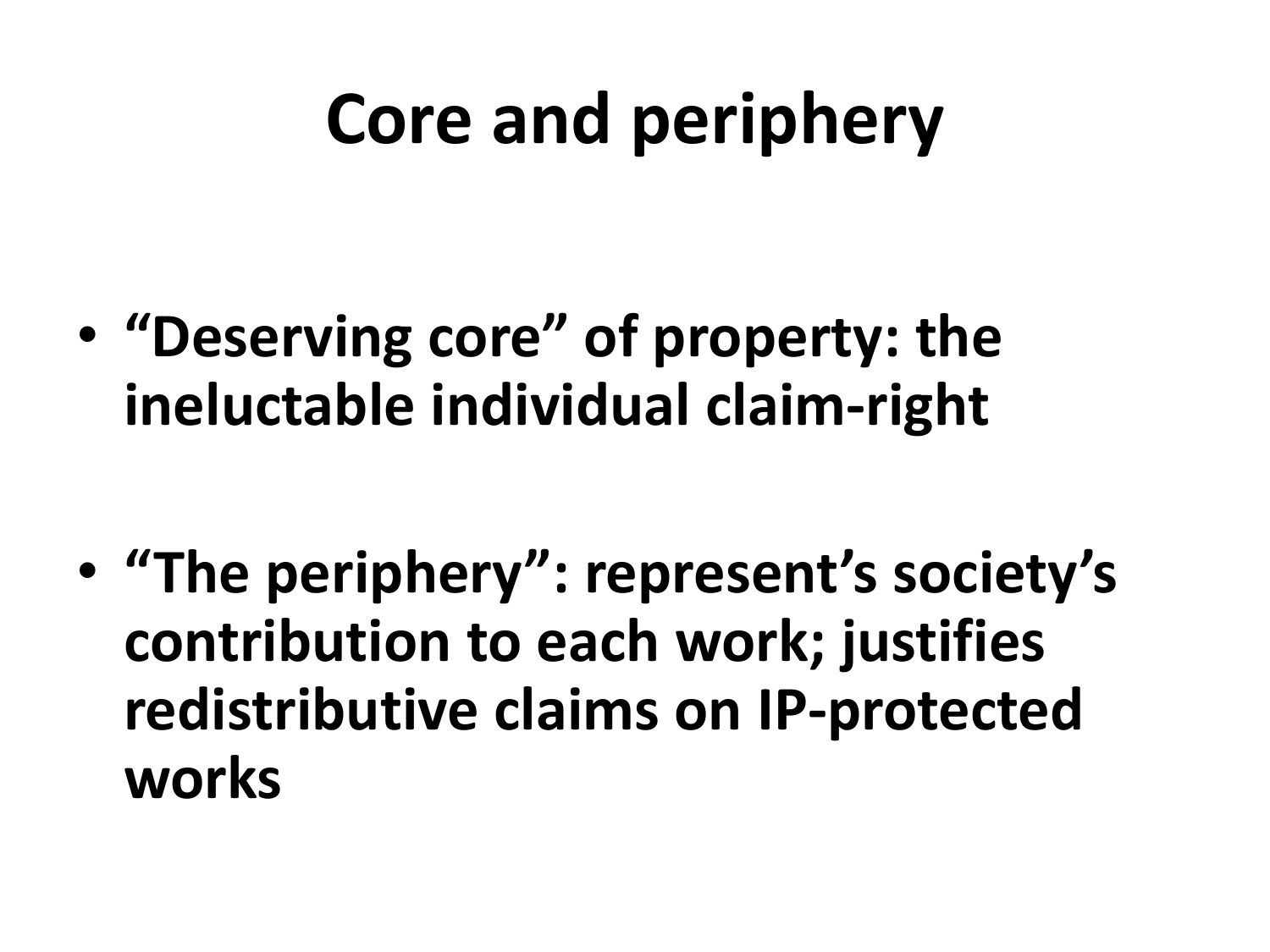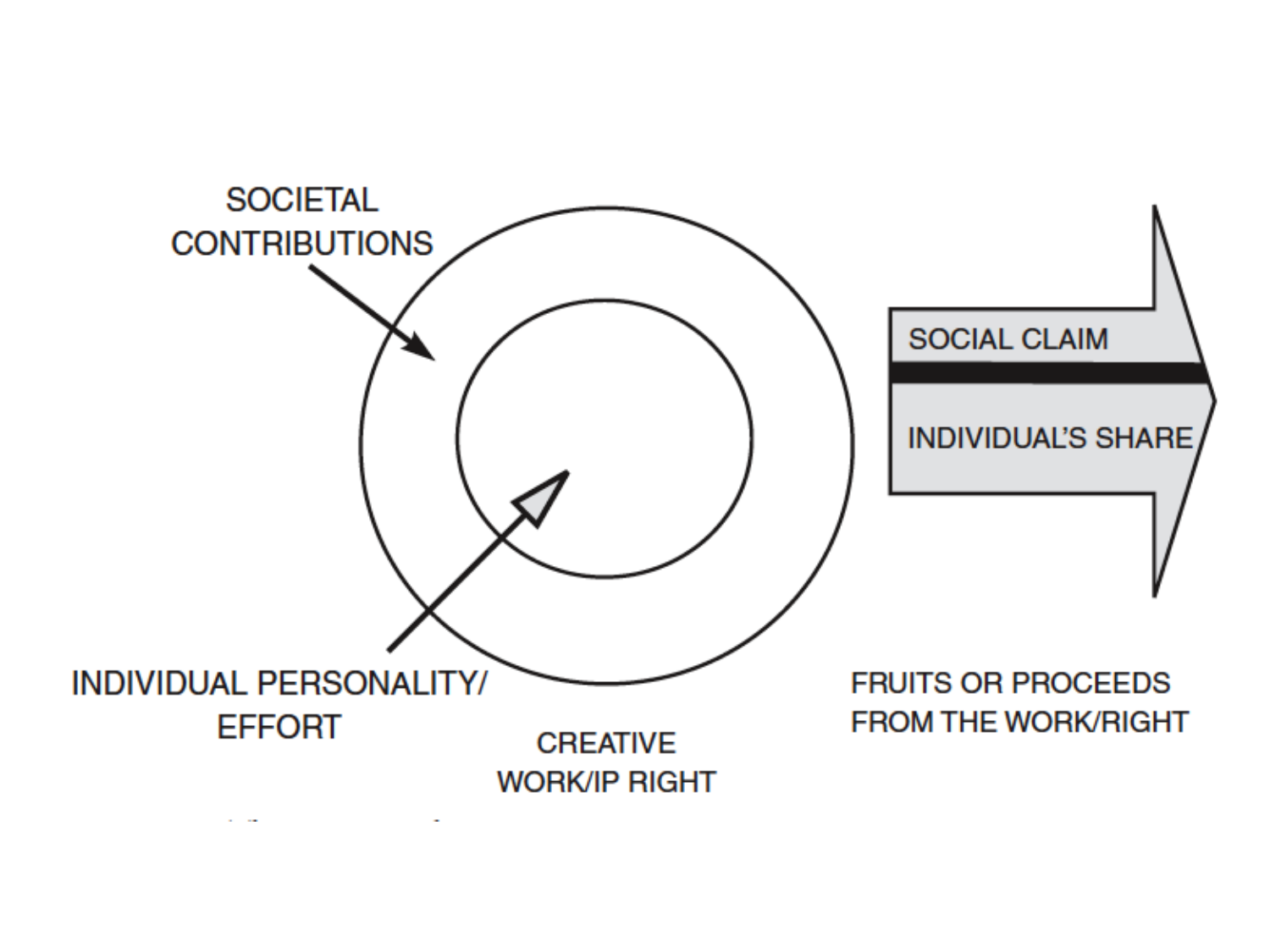# **Mid-Level principles**

• **Independent of foundational principles, but more expansive than doctrines or cases**

• **A shared policy space or vocabulary for discourse**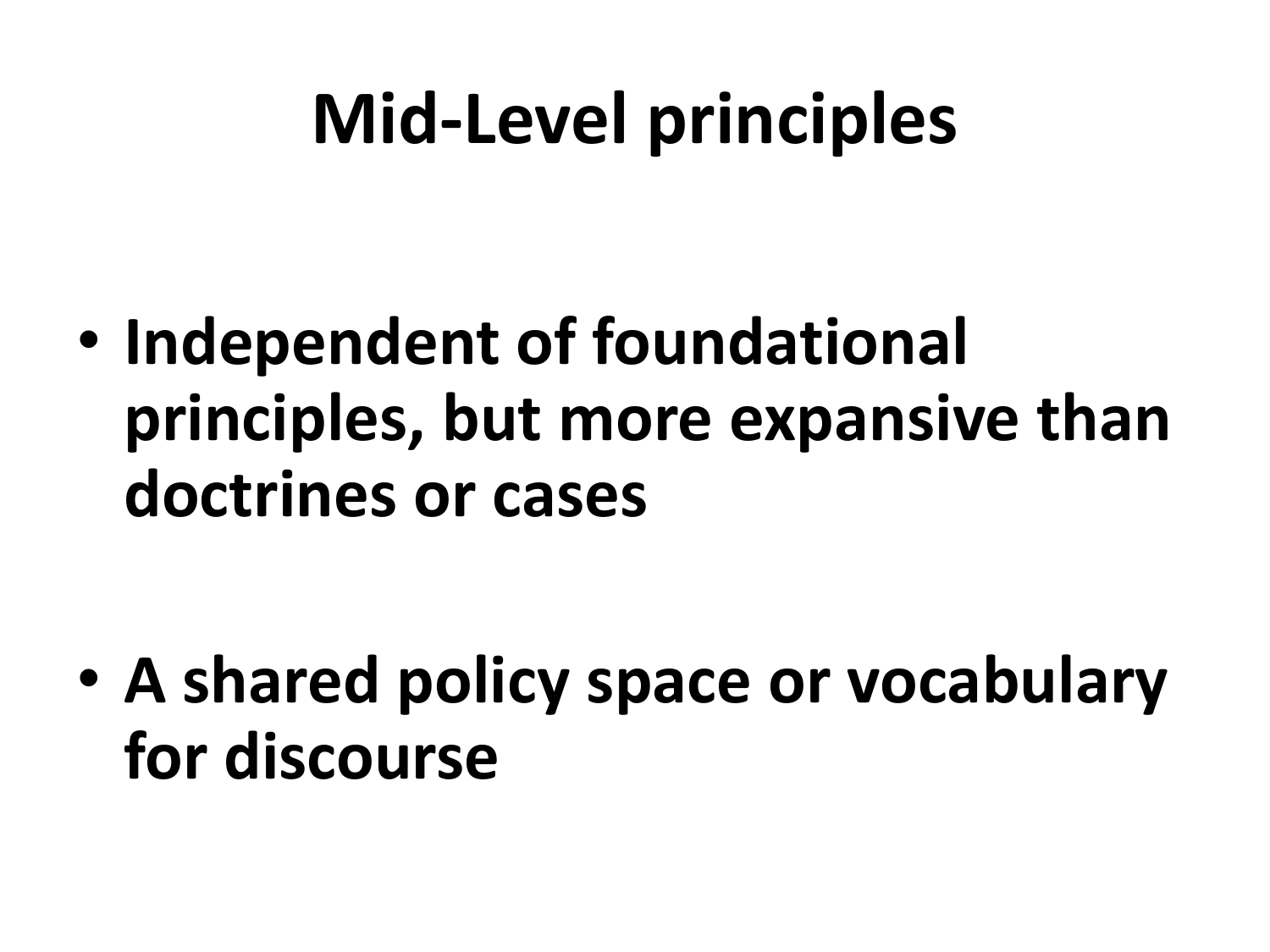# **Principles of IP Law**

- **Proportionality**
- **Efficiency**
- **Nonremoval/Public domain**
- **Dignity**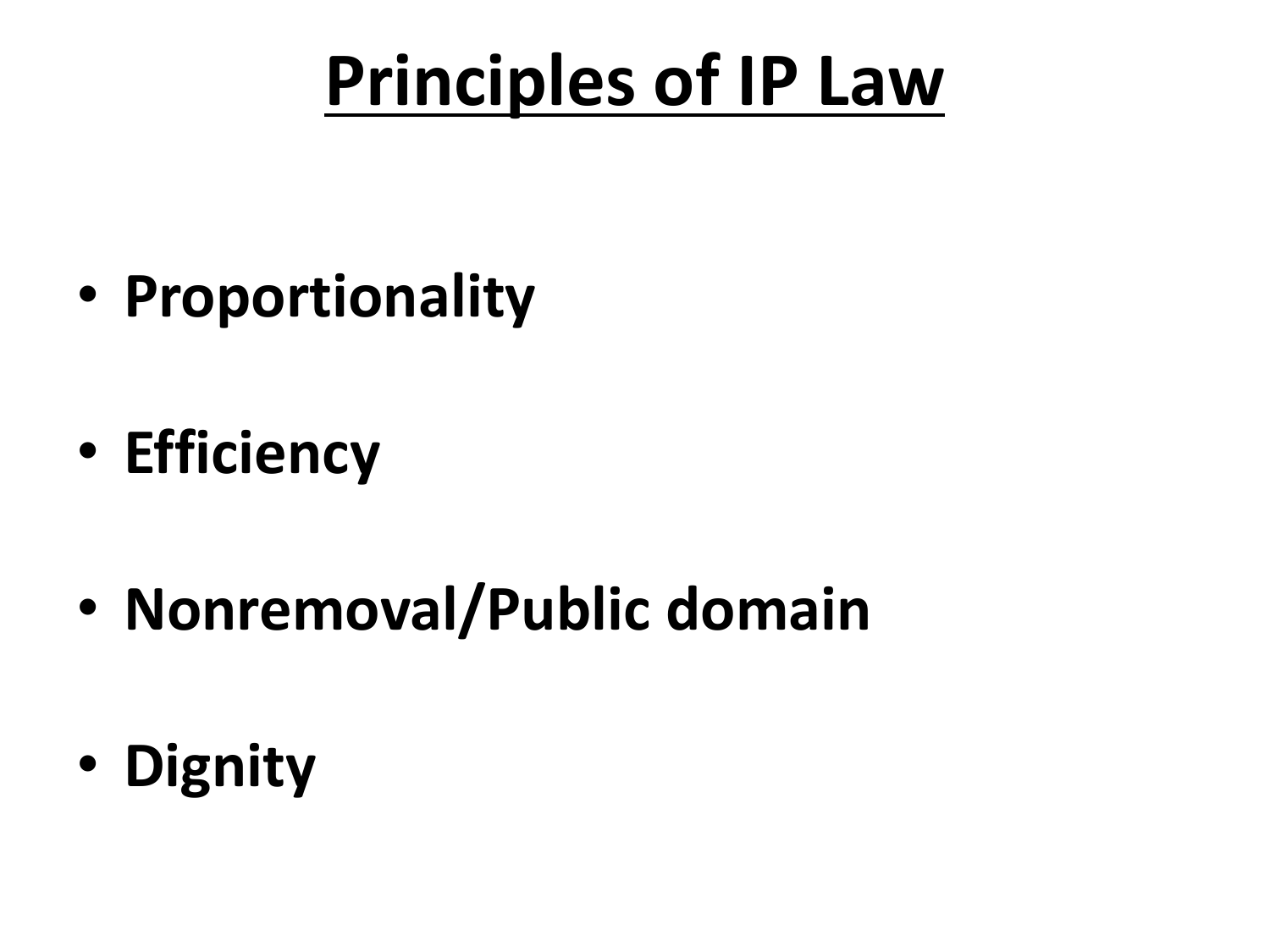## **Example: proportionality**

• **This principle is embodied in many IP doctrines**

–**Patent scope, substantial similarity, utility, enablement, injunctions, damages, etc., etc.**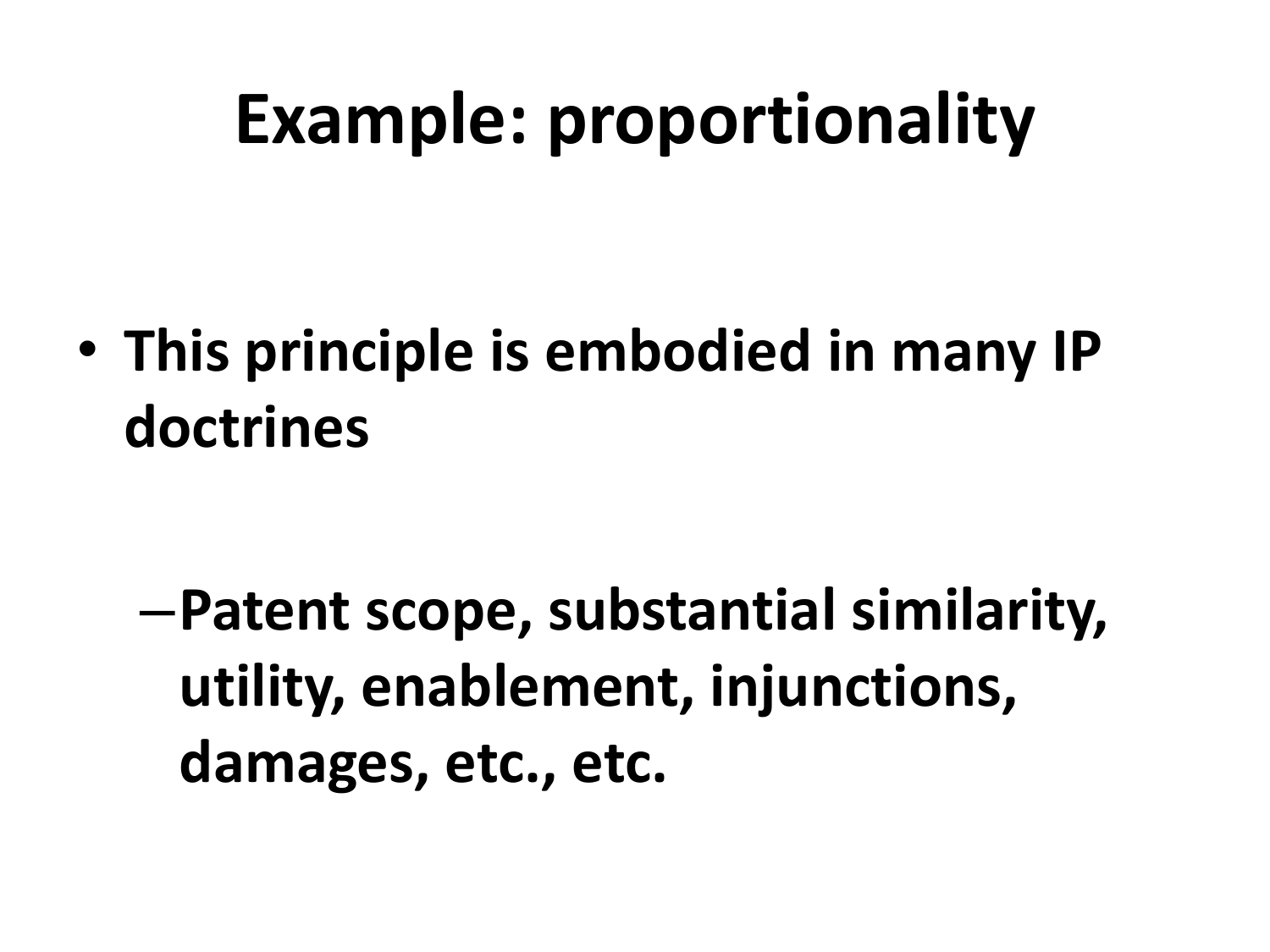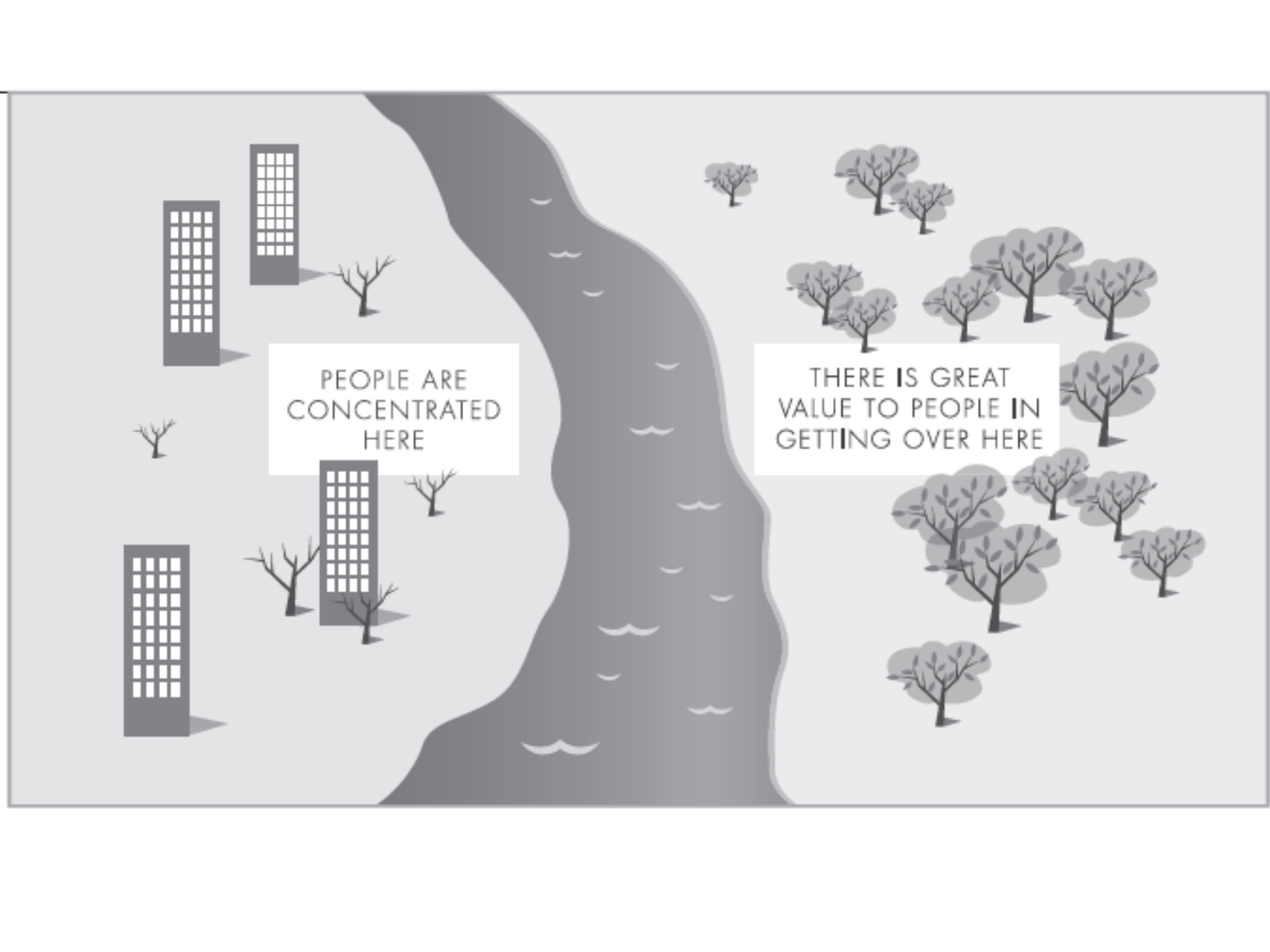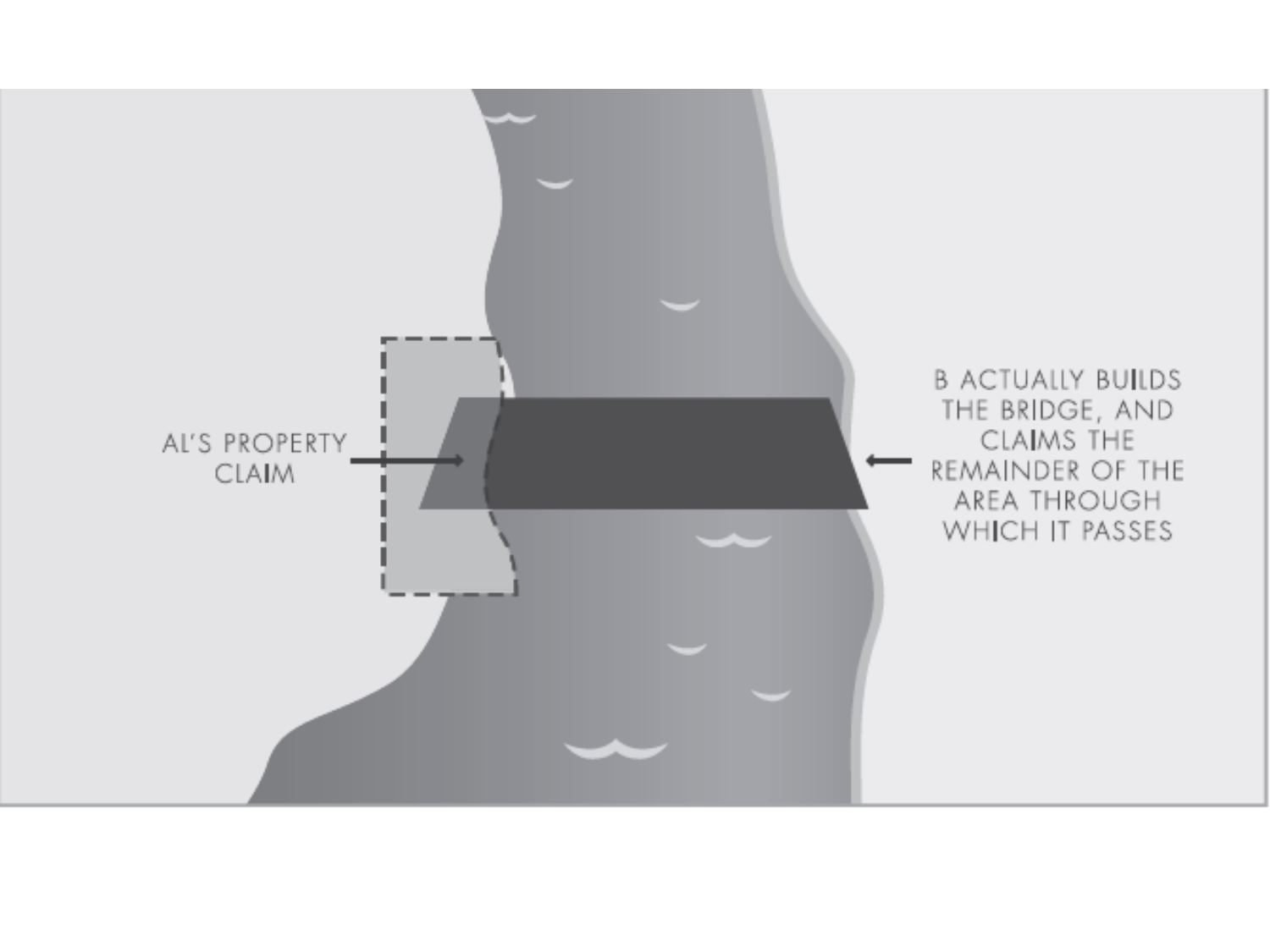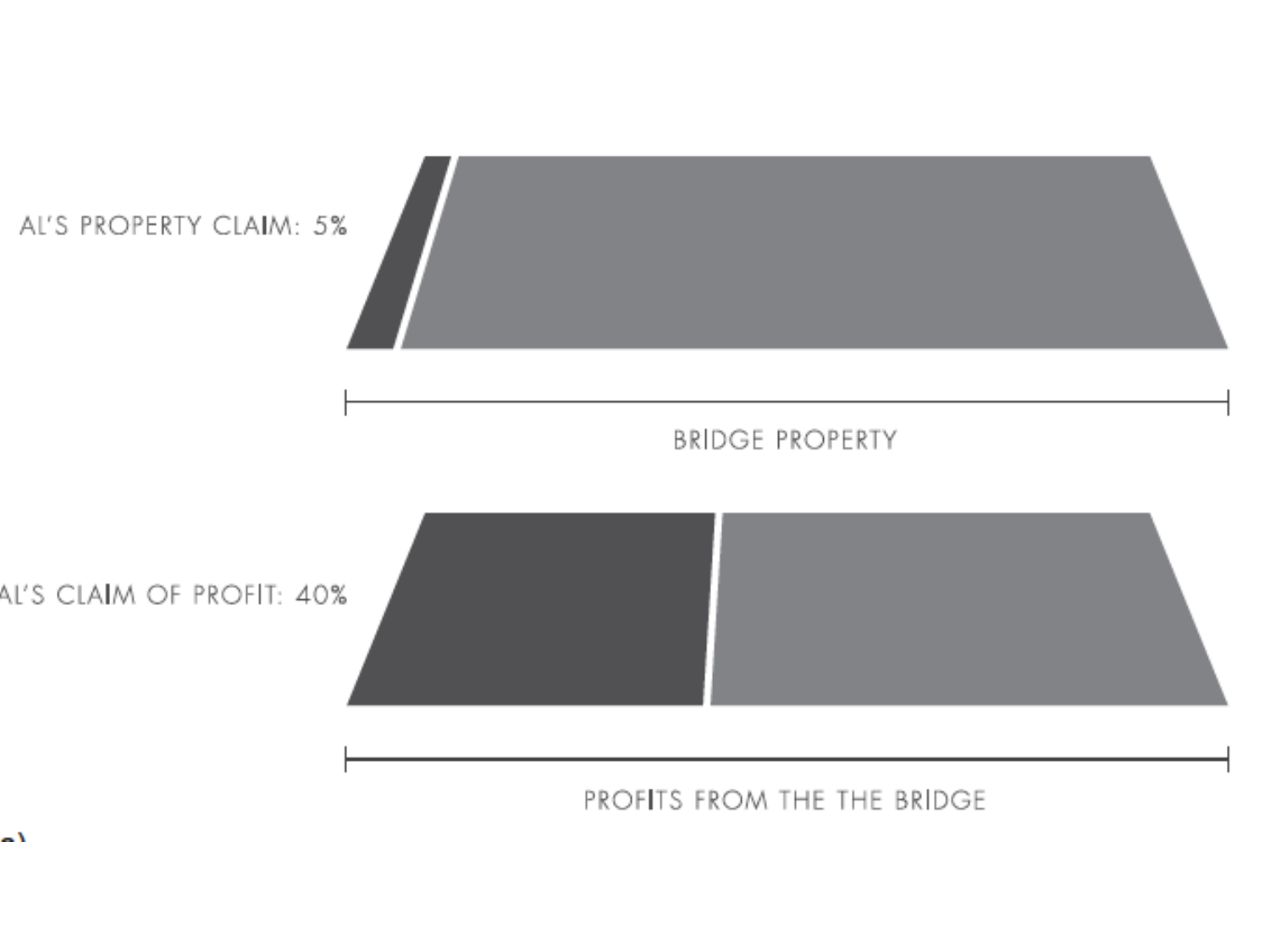#### TRADITIONAL RIGHTS CONFIGURATION



USERS' EFFECTIVE, DE FACTO RIGHTS